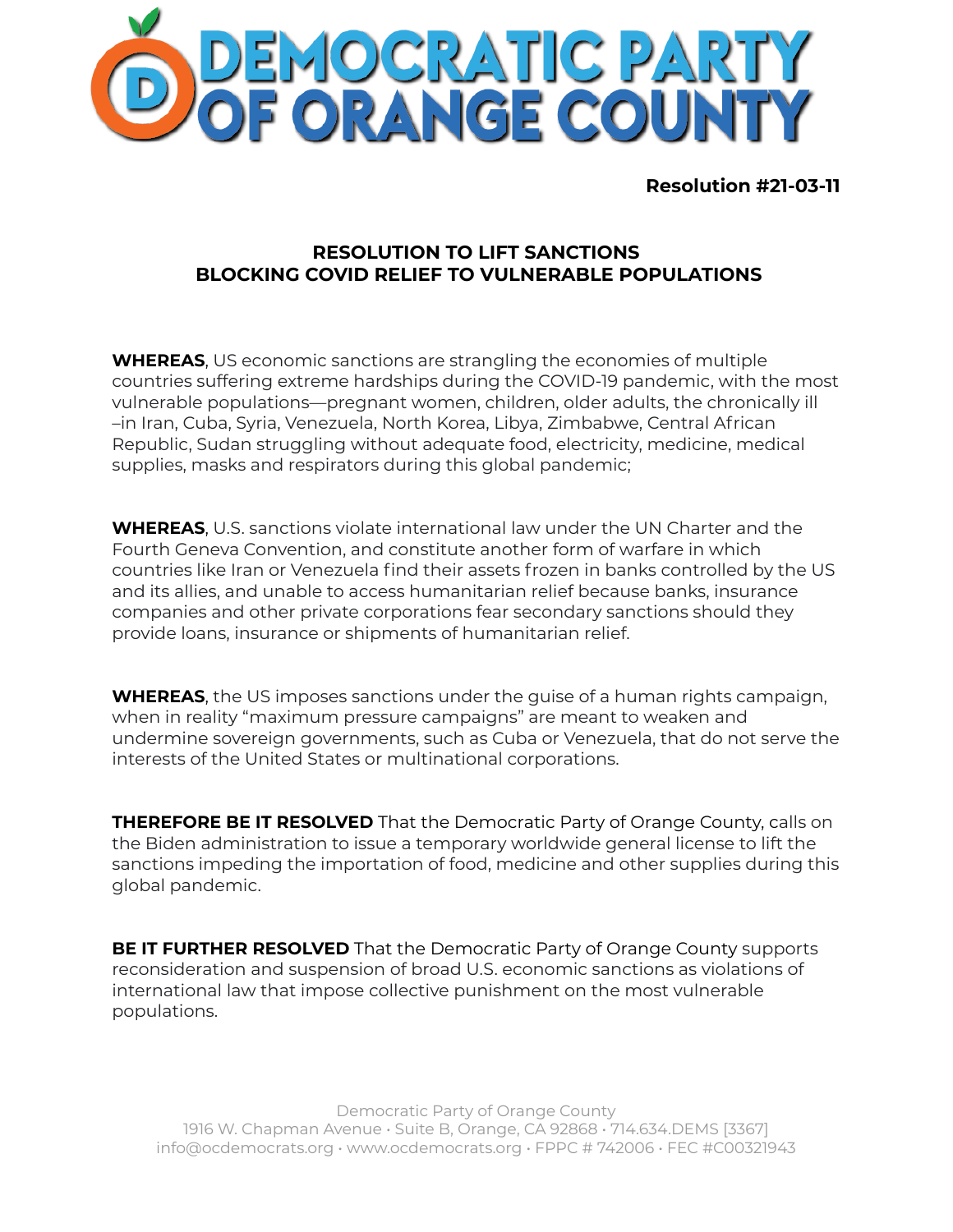## **SUBMITTED BY:**

Author: Hanieh Jodat Barnes, 74th AD Delegate, Progressive Democrats of America Middle East Alliances; President, Co-founder of Muslim Delegates and Allies

DPOC Co-sponsors: Dr. Bill Honigman, Dr. Jose Moreno, Beatriz "Betty" Valencia, Melahat Vafai, Sudi Farokhnia, Juan Alvarez, Mike Rodriguez, Eugene Fields, Ken Wyant, Natalie Estrada, Ann Mohr, Marlene Gillespie, Jonathan Adler, Cynthia Aguirre, Oscar Rodriguez

CDP Regional Endorsements: Region 5 (passed 3/20/21) Region 6 (passed 3/20/21) Region 7 (passed 3/20/21) Region 10 (passed 3/20/21) Region 12 (passed 3/21/21) Region 18 (passed 3/18/21)

CDP Delegate Endorsements: Ganesh Balamitran, AD 25 Hanieh Jodat Barnes, AD 74 Nina Baldwin, AD 68 Akin Babatola, AD 27 Matthew cappiello, AD 75 Kieryn Darkwater, AD 18 Sara H. Deen, AD 66 Cindi Duran, AD 57 Sudi Farokhnia, AD 73 Larry Gross, AD 46 Monica Madrid, AD 7 Michelle Manire Fowle, AD 45 Jessica gadow, AD 3 Steven Gibson, AD 41 Jeanna Harris, AD 54 Ben Hauck, AD 70

> Democratic Party of Orange County 1916 W. Chapman Avenue • Suite B, Orange, CA 92868 • 714.634.DEMS [3367] info@ocdemocrats.org • www.ocdemocrats.org • FPPC # 742006 • FEC #C00321943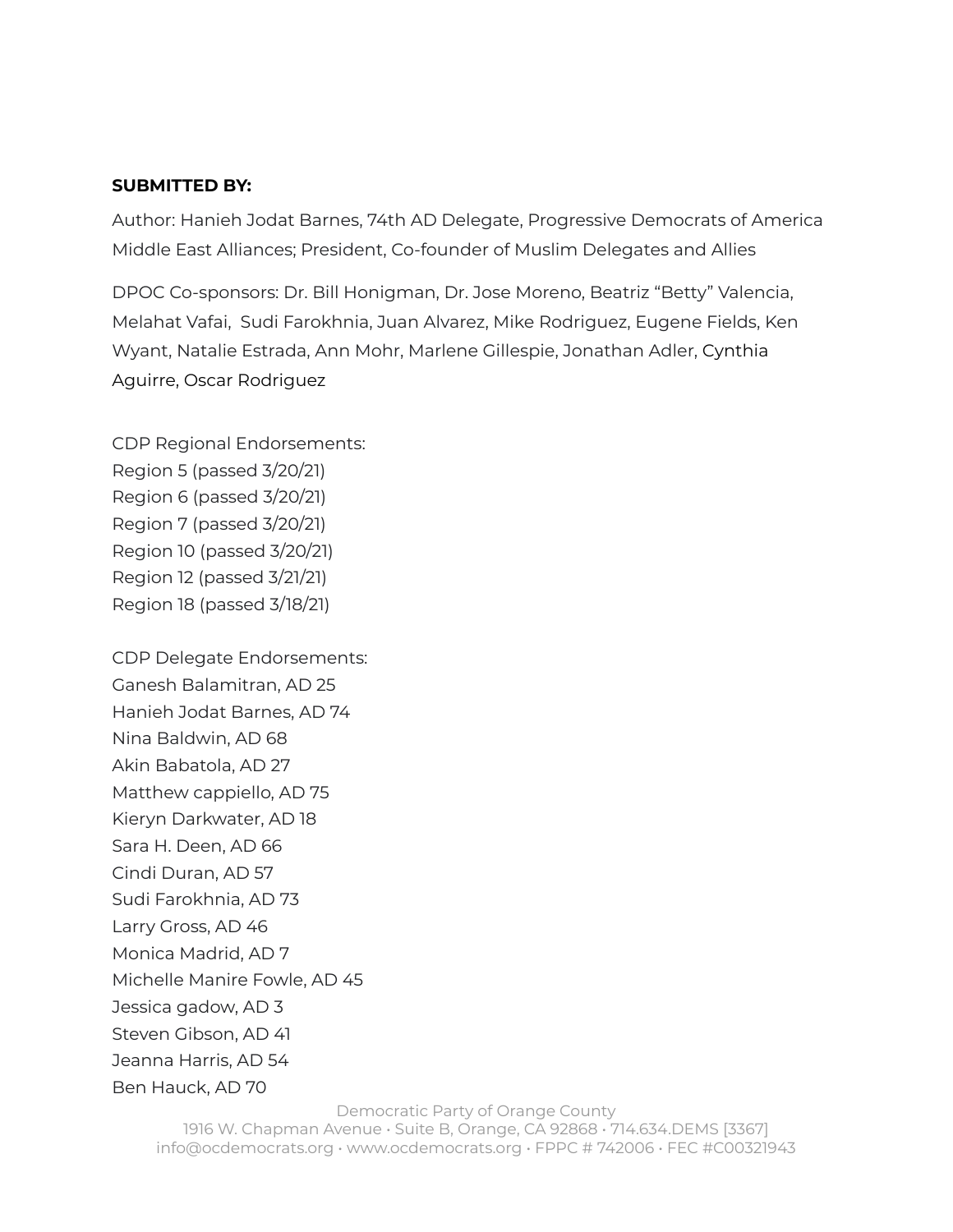Aveista Helmandi, AD 45 Fay Herold, AD David Hildebrand, AD 8 Paul Huntley, AD Richard Huynh, AD 66 Karen Jackson, AD 9 George Khoury, AD 75 Dan Ma, AD 72 David L Mandel, AD 7 Marium Navid, AD 66 Aleena Jun Nawabi, AD 77 Eric Pierce, AD 51 Sara E Raymond, AD 20 Amanda Reilly, AD 3 William Wayne Reynolds, AD 66 Fauzia Rizvi, AD 60 Sara Roos, AD 54 Margo Rowder, AD 43 Jatinder Pal Kaur Sahil, AD 20 Murad Sarama, AD 7 Renata Sanchez, AD 25 Moina Shaiq, AD 20 Ehab Shehata, AD 77 Chrys Shimizu, AD 45 GD Smith, AD 29 Norman Solomon, AD 10 Lillian Starling, AD 4 Betty Doumas-Toto, AD 45 Ryan Trabuco, AD 77 Igor Tregub, AD 15 Alfred Twu, AD 15 Sameena Usman, AD 25 Joonsoo Yi, AD 48 Mahmoud Moody Zahriya, AD 9 Fatima Iqbal-Zubair, AD 66